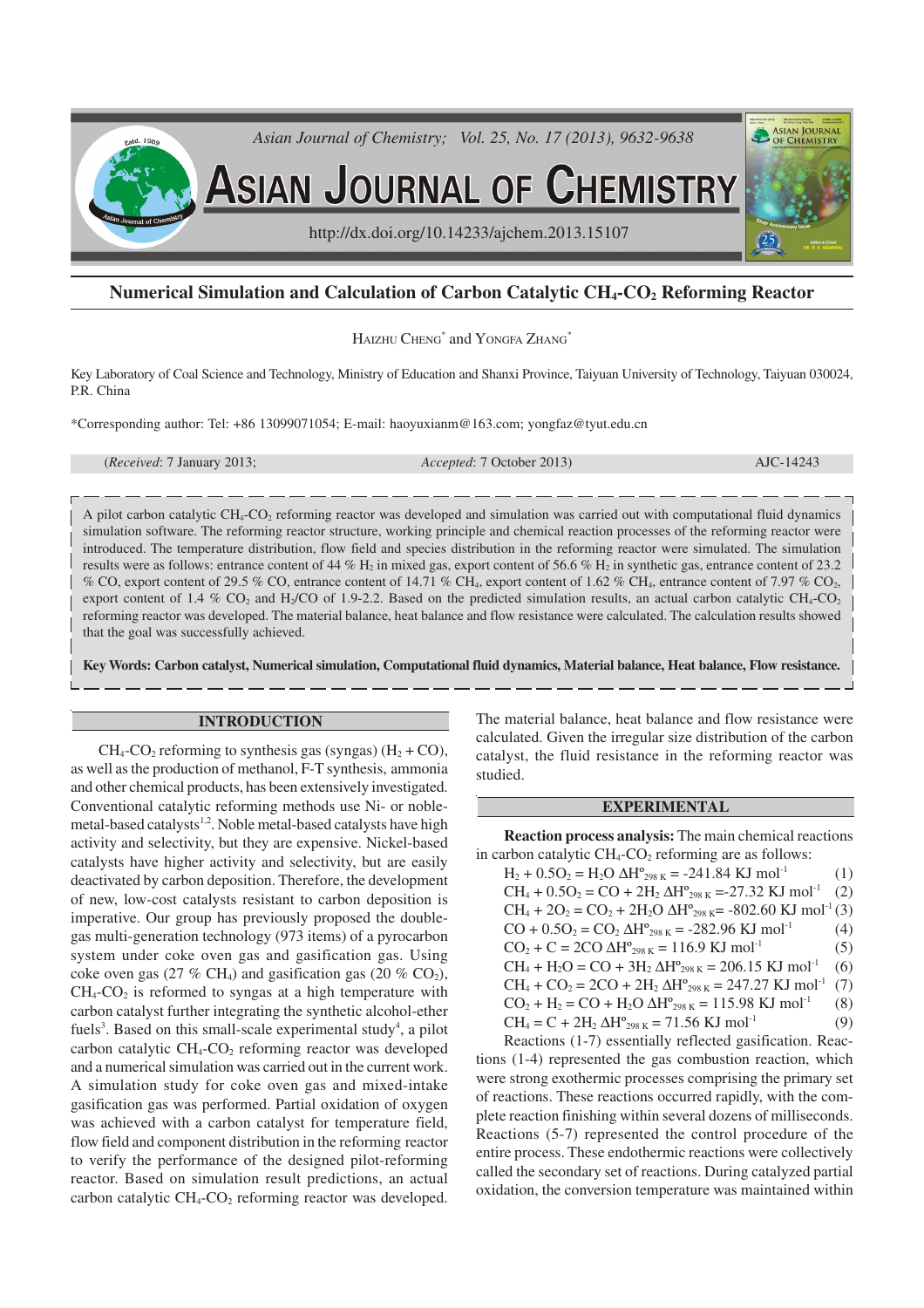1200-1300 K. The oxidation process was finished within 1-2 s<sup>5</sup>. The appropriate H/D ratio had to be provided for the hearth to ensure the completion of the secondary reaction.

### **Numerical simulation of reactor**

**Control equation of numerical simulation:** For steady, incompressible flow, the following forms of mass, momentum, energy and species conservation equations considering the turbulence effects are well-known. However, several considerations were made for the particular case being studied. Momentum equations for porous media in FLUENT, treatment of energy equations in porous media and P1 radiation model are reviewed in the literature 6

**Turbulence model:** The standard k-ε model equitation is the most popular turbulence model applied in hydromechanics simulation. For uncompressed fluids, the standard k-ε model equitation is as follows<sup>7</sup> (Eqns. 10-12):

$$
\frac{\partial(\rho k)}{\partial t} + \frac{\partial(\rho k u_i)}{\partial x_i} = \frac{\partial}{\partial x_j} \left[ \left( \mu + \frac{\mu_t}{\sigma_k} \right) \frac{\partial k}{\partial x_j} \right] + G_k - \rho \epsilon \quad (10)
$$

$$
\frac{\partial(\rho \epsilon)}{\partial t} + \frac{\partial(\rho \epsilon u_i)}{\partial x_i} = \frac{\partial}{\partial x_j} \left[ \left( \mu + \frac{\mu_t}{\sigma_\epsilon} \right) \frac{\partial \epsilon}{\partial x_j} \right]
$$

$$
+ \frac{C_{1\epsilon} \epsilon}{k} G_k - C_{2\epsilon} \rho \frac{\epsilon^2}{k} \qquad (11)
$$

$$
\mu_t = \rho C_\mu \frac{k^2}{\rho} \qquad (12)
$$

Model constants

$$
C_{1\varepsilon} = 1.44
$$
,  $C_{2\varepsilon} = 1.92$ ,  $C_{\mu} = 0.09$ ,  $\sigma_{k} = 1.0$ ,  $\sigma_{\varepsilon} = 1.3$ 

**Component conservation equation:**

$$
\frac{\partial(\rho C_s)}{\partial t} + \text{div}(\rho \vec{u} C_S) = \text{div}(D_S \text{grad}(\rho C_s)) + S_S \qquad (13)
$$

ε

where  $C_s$  is the volume concentration of the components,  $\rho C_s$ is the mass concentration of the components,  $D_s$  is the component diffusion coefficient and  $S<sub>s</sub>$  is the system per unit time per unit volume generated by a chemical reaction of the component quality (*i.e*., productivity) (eqn. 13).

Mass transfer equation eqn. 14:

$$
N_A = k_G a_m (C_{AG} - C_{AS})
$$
  
= 
$$
\frac{C_{AG} - C_{AS}}{1/k_{Ga}} \left( \frac{m}{s} \right) \left( \frac{m^2}{kg} \right) \left( \frac{kmol}{m^3} \right)
$$
 (14)

where  $K_G$  is the mass transfer coefficient and  $a_m$  is the ratio surface area of the particles (outer surface).

Heat transfer equation:

$$
q = h_S a_m (T_S - T_G) = \frac{T_S - T_G}{1/(h_S a_m)}
$$
(15)

where  $h<sub>S</sub>$  is the heat transfer coefficient,  $a<sub>m</sub>$  is the particle surface area, G represents a particle body and S represents the particle surface. The calculation of q is based on gas body as a benchmark, when  $q > 0$ , which means that the vapor is mainly endothermic<sup>8</sup> eqn. 15.

**Pilot reforming reactor geometry:** Fig. 1 shows a pilot carbon catalytic  $CH_4$ -CO<sub>2</sub> reforming process diagram for simulation study. GAMBIT geometry model established the non-structural grid as shown in Fig. 2.



Fig. 1. Structure of the pilot-test reforming reactor. 1. catalyst feeding mechanism, 2. synthesis gas outlet, 3. mixed gas inlet, 4.  $O<sub>2</sub>$  inlet, 5. catalyst layer, 6. water seal device



Fig. 2. Simulation geometry model and the unstructured grid

**Working conditions of simulation:** The wall temperature: 500 K;  $O_2$  inlet velocity: 25.9 m/s; mixture gas inlet velocity: 0.2 m/s; M (gasification gas/coke oven gas) = 1.

The original composition of gasification gas and coke oven gas and the simulation results (Table-1).

| TABLE-1                                           |       |                |                 |                 |                  |                |      |
|---------------------------------------------------|-------|----------------|-----------------|-----------------|------------------|----------------|------|
| ORIGINAL COMPOSITION OF GASIFICATION GAS AND COKE |       |                |                 |                 |                  |                |      |
| OVEN GAS AND THE SIMULATION RESULTS               |       |                |                 |                 |                  |                |      |
|                                                   | CO    | H <sub>2</sub> | CO <sub>2</sub> | CH <sub>4</sub> | H <sub>2</sub> O | $\mathbf{O}_2$ | N,   |
| Gasification gas $(\% )$                          | 39.9  | 31.0           | 11.94           | 1.42            | 15.74            |                |      |
| Coke oven gas $(\%)$                              | 6.5   | 57.0           | 4.0             | 28.0            |                  | 0.5            | 4.0  |
| Mixed gas inlet $(\% )$                           | 23.2. | 44.0           | 7.97            | 14.71           | 7.87             | 0.25           | 2.0  |
| Export simulation                                 | 29.5  | 56.6           | 1.4             | 1.62            | 1.38             | 0.1            | 2.31 |
| results $(\% )$                                   |       |                |                 |                 |                  |                |      |

## **RESULTS AND DISCUSSION**

Fig. 3 shows the coke oven gas and gasification gas mixture with partially oxidized oxygen combustion reaction to form two symmetrical jet flames in the nozzle entrance. A temperature up to 3000 K,  $CH<sub>4</sub>$ , H<sub>2</sub> combustion generating  $CO<sub>2</sub>$ , H<sub>2</sub>O in the vertical section of the carbon catalyst layer and unburned CH4 reforming reaction were needed to produce syngas  $(H_2 + CO)$ . The catalyst layer had a temperature of 1500 K, which was suitable for reforming. Fig. 4 shows the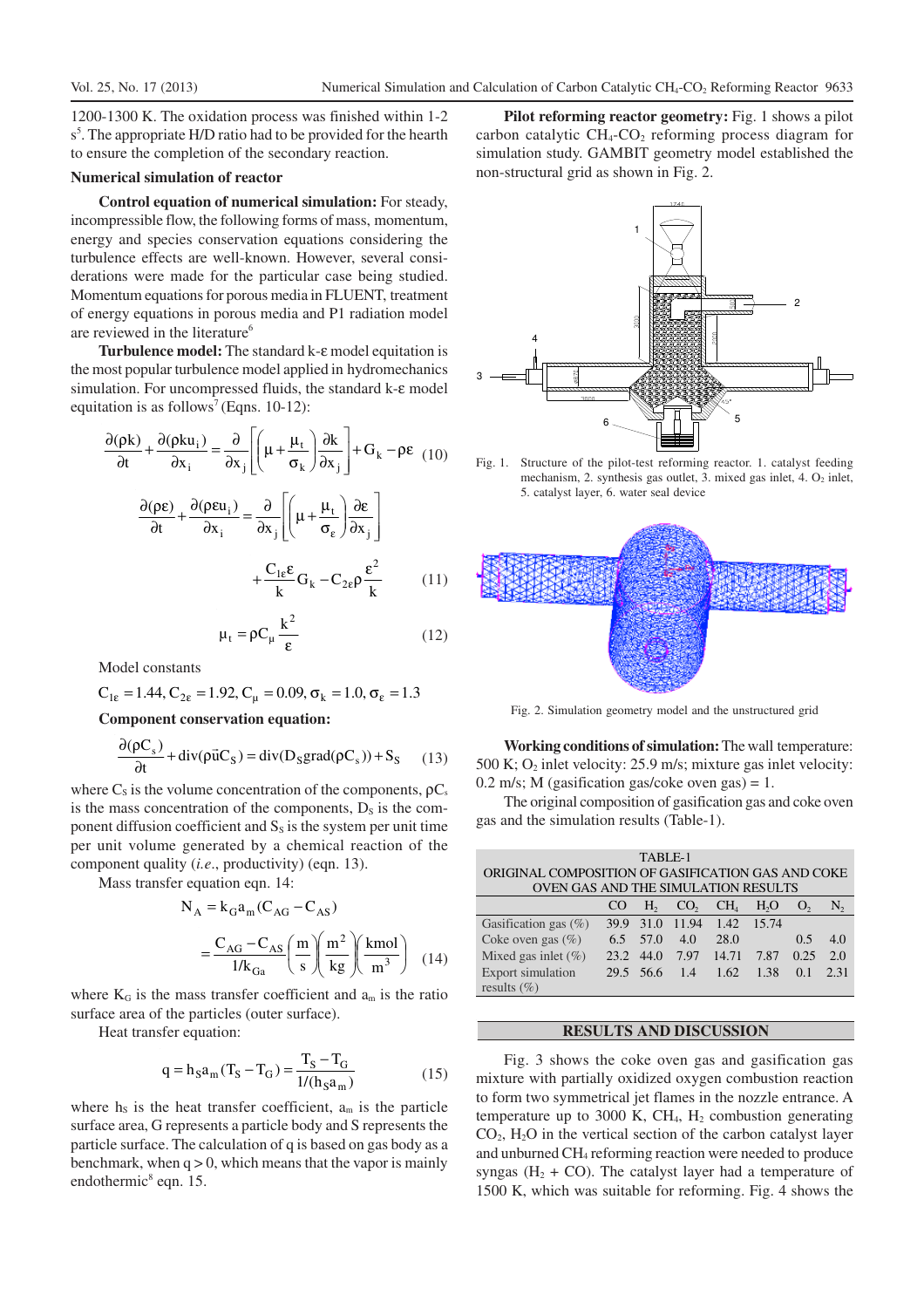

1.33e-01 1.26e-01 1.19e-01 1.13e-01 1.06e-01 9.96e-02 2.95e-01  $(a)$ 2.81e-01  $(b)$ 2.66e-01 2.51e-01 2.36e-01 2.22e-01 9.29e-02 2.07e-01 8.63e-02 1.92e-01 1.77e-01 7.97e-02 7.30e-02 1.63e-01 6.64e-02 5.97e-02 5.31e-02 4.65e-02 3.98e-02 1.48e-01 1.33e-01 18e-0 1.03e-01 8.86e-02 7.39e-02 3.32e-02 5.91e-02 2.66e-02 1.99e-02 1.33e-02 4.43e-02 2.95e-02 6.64e-03 1.48e-02 0.00e+00 0.00e+00 1.47e-01 5.66e-01 5.38e-01 5.09e-01 4.81e-01 4.53e-01 4.24e-01 3.96e-01 3.68e-01 1.40e-01  $(c)$  $(d)$ 1.32e-01 1.25e-01 1.18e-01 1.10e-01 1.03e-01 9.56e-02 8.83e-02 3.40e-01 3.11e-01 8.09e-02 7.36e-02 2.83e-01 6.62e-02 5.88e-02 2.55e-01 2.26e-01 1.98e-01 5.15e-02 4.41e-02 1.70e-01 3.68e-02 2.94e-02 2.21e-02 1.41e-01 1.13e-01 8.49e-02

Fig. 5. Distribution of major components in reforming reactor (a- $CO<sub>2</sub>$ , b-CO, c-H2, d-CH4)

5.66e-02 2.83e-02 0.00e+00 1.47e-02 7.35e-03 0.00e+00

Fig. 4. Flow field in pilot reforming reactor

distribution of two shares of symmetric turbulent jets. The flow rate was small in the catalyst layer. Thus, catalyst reforming gas stays for a long time and is suitable for reforming.

Fig. 5 shows the distribution nephogram of main components within a pilot reforming reactor. The different colours represent different component contents.  $H<sub>2</sub>$  content from 44 % increased to 56.6 %. CO content from 23.2 % increased to 29.5 %.  $CO<sub>2</sub>$  content from 7.97 % decreased to 1.4 %. CH<sub>4</sub> content from 14.71 % dropped to 1.62 %. Exporting to  $H<sub>2</sub>/CO$ ratio was around 2.0. Through carbon catalytic reforming, CH<sup>4</sup> and  $CO_2$  effectively converted into syngas ( $H_2 + CO$ ). Syngas is a high-quality synthetic methanol material.

**Calculation of actual reforming reactor:** Based on the simulation schematic of the pilot carbon catalytic  $CH_4$ - $CO_2$ reforming reactor, an actual reforming reactor (Fig. 6) was developed by Taiyuan University of Technology. According to the properties of the carbon catalyst, the compositions of raw gas and syngas, size parameters of reforming reactor, other basic research data of carbon catalytic  $CH_4$ - $CO_2$  reforming, the material balance equation, the heat balance equation and the flow resistance model of the carbon catalyst bed layer were established<sup>9</sup>. Furthermore, the material balance, heat balance and flow resistance in the system were calculated.

**Material balance of the reforming reactor system:** The raw gas was drained out from the heating furnace into the reforming reactor and oxygen gas was streamed through the oxygen buffer tank and oxygen heater, where the temperature



Fig. 6. Schematic of the actual reforming reactor

further increased to 450 ºC into the reforming conversion reactor. Carbon catalyst was loaded from the top of the reforming conversion reactor, wherein the gas underwent heat exchange through some chemical reactions. After the reaction,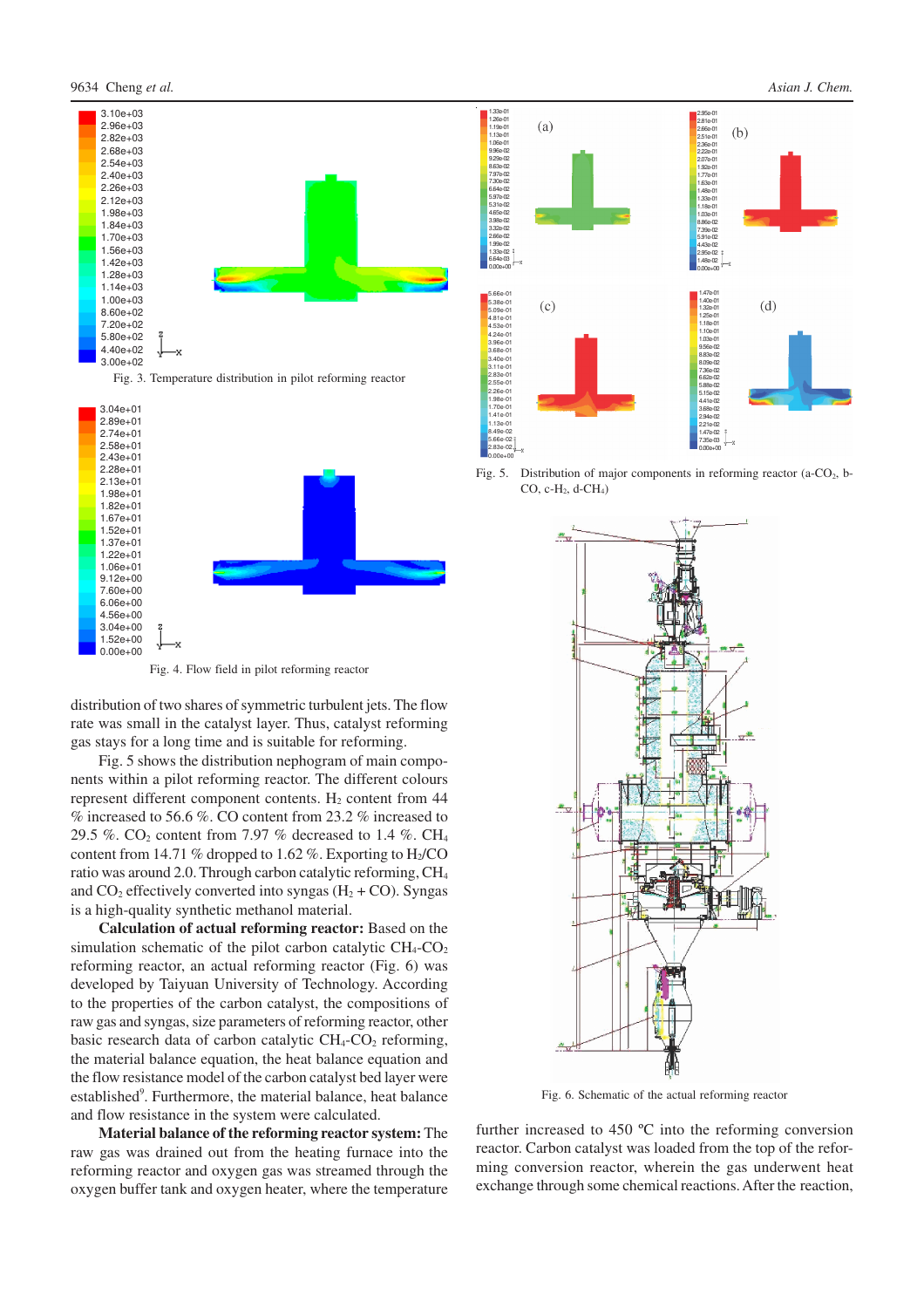the solid residue was discharged from the furnace bottom. Based on the reforming reactor technique, the material balance and heat balance equations were established. The relevant parameters are shown in Table-2.

| TABLE-2                                               |          |
|-------------------------------------------------------|----------|
| <b>MAIN PARAMETERS OF THE REACTOR</b>                 |          |
| Parameter                                             | Value    |
| Carbon catalyst consumption ( $kg \ h^{-1}$ )         | 50       |
| Carbon catalyst bed layer height h (m)                | 1.5      |
| Cross-sectional area of the reactor interior $S(m^2)$ | 0.785    |
| Entrance raw material gas flow $(Nm^3 h^{-1})$        | 588      |
| Entrance oxygen flow $(Nm^3 h^{-1})$                  | 132      |
| Synthesis gas export flow $(Nm^3 h^{-1})$             | 920      |
| Carbon catalyst particle size (mm)                    | $5 - 35$ |
| Carbon catalyst residence time t (h)                  | 13.32    |
| Inner diameter of the reactor d (m)                   | 1.0      |
| Import raw gas temperature $(^{\circ}C)$              | 600      |
| Temperature of the inlet oxygen $(C)$                 | 450      |
| Temperature of the outlet synthesis gas $(°C)$        | 900      |
| Ash discharging temperature (°C)                      | 1050     |

In addition, the simulation prediction determined the operating conditions at different gas volume fractions  $X_i$  ( $H_2$ , CO,  $CO<sub>2</sub>$ ,  $CH<sub>4</sub>$ ,  $N<sub>2</sub>$ ,  $H<sub>2</sub>O$  and  $O<sub>2</sub>$ ) into the furnace to be 46.52, 7.73, 5.04, 16.03, 3.65, 3.43 and 17.54 %, respectively; those for the outlet volume fractions  $Y_i$  (H<sub>2</sub>, CO, CO<sub>2</sub>, CH<sub>4</sub>, N<sub>2</sub>, H<sub>2</sub>O) and O2) were 56.19, 31.34, 1.71, 0.83, 2.61, 6.76 and 1.02 %, respectively. The content of the main components  $(H_2 \text{ and } CO)$ and the aforementioned simulation results had percentage errors of 0.7 %  $H_2$  and 5.9 % CO because of the raw gas fluctuation and slightly different simulation conditions. The trace error can guarantee the accuracy of the subsequent calculations.

**Material balance model:** A small amount of dust was found in the import and export gas of the reforming conversion reactor. However, the quantity was negligible. Using the reforming conversion reactor system as the research object and based on the balance of the material income and material expenses, the material equilibrium model was established (eqn. 16):

$$
G_1 + m_1 = G_2 + G_3 + m_2 \tag{16}
$$

where  $G_1$  is the loaded carbon catalyst quality (kg/h),  $G_2$  is the clinker quality of the reforming conversion reactor (kg/h),  $G_3$ is the carbon catalyst volatile quality (kg/h),  $m_1$  is the gas quality into the reforming conversion reactor (kg/h) and  $m_2$  is the gas quality of the outlet in the reforming conversion reactor (kg/h). Main parameters of the reactor (Table-2).

### **Calculation of material balance**

**Calculation of material income:** The loaded carbon catalyst mass is expressed as eqn. 17

$$
G_1 = \rho_v S \frac{h}{t} = 0.65 \times 0.785 \times 1.5 \times \frac{13.32}{57.47} kg/h
$$
 (17)

where  $\rho$ <sub>v</sub> is the carbon catalyst bulk density (t/m<sup>3</sup>) and t is carbon catalyst residence time (h).

The gas quality into the reforming conversion reactor is expressed as eqn. 18

$$
m_1 = \sum \frac{M_i X_i V_1}{22.4} = 486.30 \text{ kg/h}
$$
 (18)

where  $M_i$  is the molar mass of the component i (g/mol),  $X_i$  is the volume fraction of the component i and  $V_1$  is the gas flow rate into the reformer conversion reactor (Nm<sup>3</sup>/h).

**Calculation of material expenditure:** The ash quality of the reforming conversion reactor is expressed as eqn. 19

$$
G_2 = G_1 \times \frac{10\%}{t} = 57.47 \times \frac{10\%}{13.32} = 5.75 \text{ kg/h}
$$
 (19)

The gas quality of the outlet of the reforming conversion reactor is expressed as eqn. 20

$$
m_2 = \sum \frac{M_i Y_i V_2}{22.4} = 536.32 \text{ kg/h}
$$
 (20)

The carbon catalyst volatilization mass is eqn. 21

$$
G_3 = G_1 \times \frac{3\%}{t} = 57.47 \times \frac{3\%}{13.32} = 1.72 \text{ kg/h}
$$
 (21)

Table-3 lists the calculated results of material balance in the reforming conversion reactor. The data indicated that the import and export materials of the reactor were balanced.

|                                            | TABLE-3                                                  |        |  |  |
|--------------------------------------------|----------------------------------------------------------|--------|--|--|
| RESULTS OF MATERIAL BALANCE OF THE REACTOR |                                                          |        |  |  |
| Material income                            | Quality of carbon catalyst loaded to the                 | 57.47  |  |  |
|                                            | reactor $G1$                                             |        |  |  |
| $(kg h^{-1})$                              | Gas quality into the reformer reactor $m_1$              | 486.30 |  |  |
| Total                                      |                                                          | 543.77 |  |  |
| Material                                   | Gas quality of the outlet of the                         | 536.32 |  |  |
| expenditure                                | reforming reactor m,                                     |        |  |  |
| $(kg h^{-1})$                              | Ash quality of the reforming conversion<br>reactor $G_2$ | 5.75   |  |  |
|                                            | Carbon catalyst volatilization mass $G_3$                |        |  |  |
|                                            |                                                          | 1.72   |  |  |
| Total                                      |                                                          | 543.79 |  |  |

**Element balance:** The gas elements involved are mainly C, H, O and N. The quality of various elements was determined according to the gas flow rate, composition and relevant data of carbon catalyst in the import and export. The results are as follows:

**C** income:  $(7.73 + 5.04 + 16.03) \times 720 \times 12/100 \times 22.4 +$  $57.47 = 168.56$  kg/h

C expenditure:  $(31.34 + 1.71 + 0.83) \times 920 \times 12/100 \times$  $22.4 = 166.98$  kg/h.

**H** income:  $(46.52 \times 2 + 16.03 \times 4 + 3.43 \times 2) \times 720 \times 1/$  $100 \times 22.4 = 52.72$  kg/h.

**H** expenditure:  $(56.19 \times 2 + 0.83 \times 4 + 6.76 \times 2) \times 920$  $\times$  1/100  $\times$  22.4 = 53.07 kg/h.

**O** income:  $7.73 + 5.04 \times 2 + 3.43 + 17.54 \times 2 \times 720 \times$  $16/100 \times 22.4 = 289.65$  kg/h.

**O** expenditure:  $31.34 + 1.71 \times 2 + 6.76 + 1.02 \times 2 \times$  $920 \times 16/100 \times 22.4 = 286.25$  kg/h.

**N** income:  $3.65 \times 2 \times 720 \times 14/100 \times 22.4 = 32.85$  kg/h **N expenditure:** 2.61 × 2 × 920 × 14/100 × 22.4 = 30.02 kg/h.

The aforementioned results were allowed within the range of material balance. C, H, O and N appeared in response to the balance of import and export.

## **Heat balance equation and its calculation in the reforming conversion reactor**

**Heat balance equation in reforming system:** Using the reforming conversion reactor as the system, the heat balance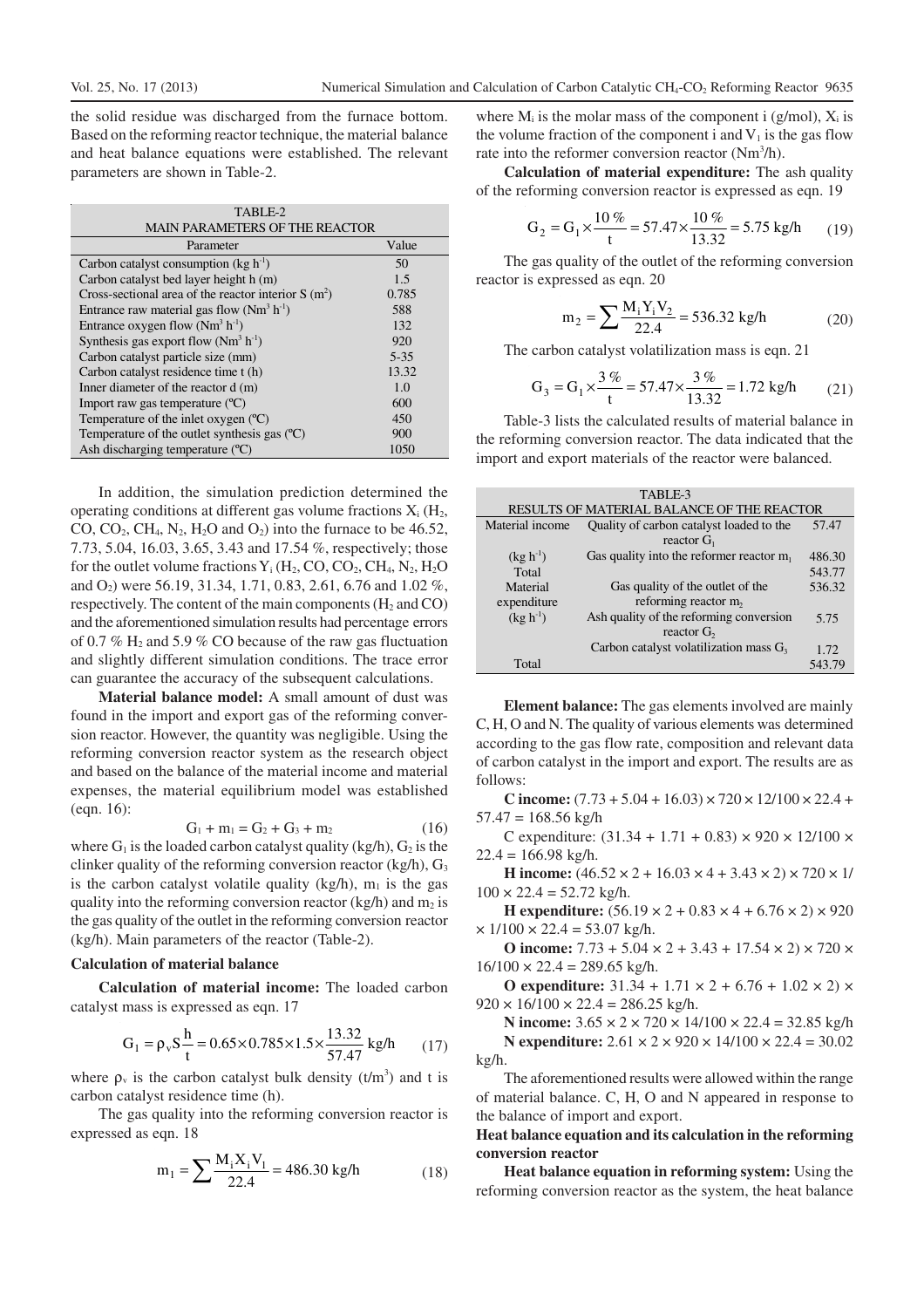was calculated. The heat income equals the heat expenditure as expressed in the following formula eqn. 22:

 $Q_1 + Q_2 + Q_3 = Q_4 + Q_5 + Q_6 + Q_7$  (22) where  $Q_1$  is the heat of gas into the reformer conversion reactor  $(kJ/h)$ ,  $Q_2$  is the heat of carbon catalyst into reformer reactor  $(kJ/h)$ ,  $Q_3$  is the heat released by the chemical reaction  $(kJ/h)$ , Q4 is the heat of gas outlet of the reformer conversion reactor  $(kJ/h)$ ,  $Q_5$  is the heat of ash in the reforming conversion reactor  $(kJ/h)$ ,  $O<sub>6</sub>$  is the heat absorbed by the chemical reactions  $(kJ/h)$ h) and  $Q_7$  is the system heat loss (kJ/h).

## **Calculation of heat balance in reforming system**

The heat of gas into the reformer conversion reactor is expressed as eqn. 23

$$
Q_1 = \Sigma V_i C_i t_i = 6.323 \times 10^5 \text{ kJ/h}
$$
 (23)

The heat of carbon catalyst into the reformer reactor is expressed as eqn. 24

$$
Q_2 = G_1 C_1 t_1 = 57.47 \times 20 \times 0.738 = 8.483 \times 10^2 \text{ kJ/h} \ (24)
$$

The heat of gas outlet of the reformer conversion reactor is expressed as eqn. 25

$$
Q_4 = \Sigma V_i C_i t = 1.163 \times 10^6 \text{ kJ/h}
$$
 (25)

The heat of ash in the reforming conversion reactor is expressed as eqn. 26

 $Q_5 = G_2 C_2 t_2 = 5.75 \times 0.902 \times 1050 = 5.443 \times 10^3$  kJ/h (26)

The system heat loss is expressed as eqn. 27

$$
Q_7 = (K_{\pi} + K_k)(t_n - t_B)F
$$
 (27)

where,  $K_{\pi}$  and  $K_{k}$  are the convective and radioactive heat transfer coefficients  $[W/(m^2 K)]$ , respectively. They are expressed as eqns. 28-30:

$$
K_{\pi} = \frac{K \left[ \left( \frac{T_{n}}{100} \right)^{4} - \left( \frac{T_{B}}{100} \right)^{4} \right]}{T_{n} - T_{B}}
$$
(28)

$$
K_K = 1.43 \times \sqrt[3]{\Delta t} \tag{29}
$$

$$
\Delta t = t_n - t_B \tag{30}
$$

where K is the emissivity coefficient of the material in the outer surface of the reforming conversion reactor  $[W/(m^2 K)]$ taken as 5.5,  $t_n(T_n)$  is the surface temperature of the reforming conversion reactor  $[{}^{\circ}C(K)]$ ,  $t_B(T_B)$  is the average air temperature  $[°C(K)]$  and F is the outer surface area of the reforming conversion reactor  $(m^2)$  taken as 21.58.

Calculations showed that  $Q_7 = 2.953 \times 10^5$  kJ/h at t<sub>n</sub> = 150  $^{\circ}C$ ,  $t_{B} = 20 \ ^{\circ}C$ .

**Endothermic and exothermic reactions of the system:** A complex chemical reaction and its extent in the reforming reactor are difficult to determine in the course of the reaction, particularly when only expansion works are performed in the process. Simultaneously, under constant pressure, the heat of reaction Q is ∆H. According to the first law of thermodynamics, the heat of reaction is decided by the complete state and has nothing to do with the process. In this study, based on the substance of enthalpy  $\Delta_f H_m^{\Theta}$ , the endothermic and exothermic reactions were calculated in the system. Various heats of reaction are given in Table-4.

| TABLE-4                                         |           |                 |                 |                  |  |  |
|-------------------------------------------------|-----------|-----------------|-----------------|------------------|--|--|
| <b>LIST OF HEATS OF REACTION</b>                |           |                 |                 |                  |  |  |
|                                                 | CO        | CO <sub>2</sub> | CH <sub>4</sub> | H <sub>2</sub> O |  |  |
| Feeding                                         | 55.67     | 36.29           | 115.42          | 24.70            |  |  |
| $(Nm^3 h^{-1})$                                 |           |                 |                 |                  |  |  |
| Out material                                    | 288.33    | 15.73           | 7.64            | 62.19            |  |  |
| $(Nm^3 h^{-1})$                                 |           |                 |                 |                  |  |  |
| Material difference                             | 10 387.14 | $-917.68$       | $-4811.61$      | 1673.93          |  |  |
| $(mod h-1)$                                     |           |                 |                 |                  |  |  |
| $\Delta_f H_m^{\Theta}$ (kJ mol <sup>-1</sup> ) | $-110.5$  | $-393.5$        | $-74.8$         | $-241.8$         |  |  |
| $Q \times 10^5$ (kJ h <sup>-1</sup> )           | $-11.48$  | 3.611           | 3.599           | $-4.048$         |  |  |

The heat released by the chemical reaction is expressed as eqn. 31

$$
Q_3 = -(Q_{CO} + Q_{H_2O}) = 1.553 \times 10^6 \text{ kJ/h}
$$
 (31)

The heat absorbed by the chemical reactions is expressed as eqn. 32

$$
Q_6 = Q_{CO_2} + Q_{CH_4} = 7.210 \times 10^5 \text{ kJ/h}
$$
 (32)

The heat balance summary in the reforming reactor is shown in Table-5. The data indicated that the expenditure and income of heat were balanced in the reforming conversion process. Results of heat balance of the reactor are given Table-5.

| TABLE-5                                       |                                |  |  |  |  |
|-----------------------------------------------|--------------------------------|--|--|--|--|
| <b>RESULTS OF HEAT BALANCE OF THE REACTOR</b> |                                |  |  |  |  |
|                                               | Heat income $(kJ h-1)$         |  |  |  |  |
| Heat of gas into the reformer reactor $Q_1$   | $6.323 \times 10^{5}$          |  |  |  |  |
| Heat of carbon catalyst into the reformer     | $8.483 \times 10^{2}$          |  |  |  |  |
| reactor $O2$                                  |                                |  |  |  |  |
| Heat released by the chemical reaction $Q_3$  | $1.553 \times 10^{6}$          |  |  |  |  |
| Total                                         | $2.186 \times 10^{6}$          |  |  |  |  |
|                                               |                                |  |  |  |  |
|                                               | Heat expenditure $(kJ h^{-1})$ |  |  |  |  |
| Heat of gas outlet of the reformer            | $1.163 \times 10^{6}$          |  |  |  |  |
| conversion reactor $Q_4$                      |                                |  |  |  |  |
| Heat of ash in the reforming conversion       | $5.443 \times 10^{3}$          |  |  |  |  |
| reactor $Q_5$                                 |                                |  |  |  |  |
| Heat absorbed by the chemical reaction $Q_6$  | $7.210 \times 10^{5}$          |  |  |  |  |
| System heat loss $O7$                         | $2.953 \times 10^{5}$          |  |  |  |  |

**Calculation and study on fluid resistance:** Multi-component gas and carbon catalysts were acceded into the reforming conversion reactor. The factors that required consideration were the mechanical motion of the gas, the exchange of physical heat between gas and carbon catalyst, the chemical reaction between gas and gas, as well as the chemical reaction between gas and carbon catalyst when the gas flows through the reforming conversion reactor. For the calculation of fluid resistance, the following hypotheses were made: (1) the fluid flow was one-dimensional and (2) the fluid environment was under constant pressure.

#### **Calculation of fluid resistance in the reforming reactor**

**Resistance of carbon catalyst bed layer:** When the material layer thickness was 1 m, the formula of the resistance calculation was as follows (eqn. 33):

$$
\Delta P = \frac{5.9v^{0.45}\omega^{1.55}S^{1.45}\rho'}{V_{CB}^3}
$$
 (33)

where v is the gas viscosity  $(m^2/s)$ ,  $\omega$  is the free-section average velocity (m/s), ρ' is the gas density at the average temperature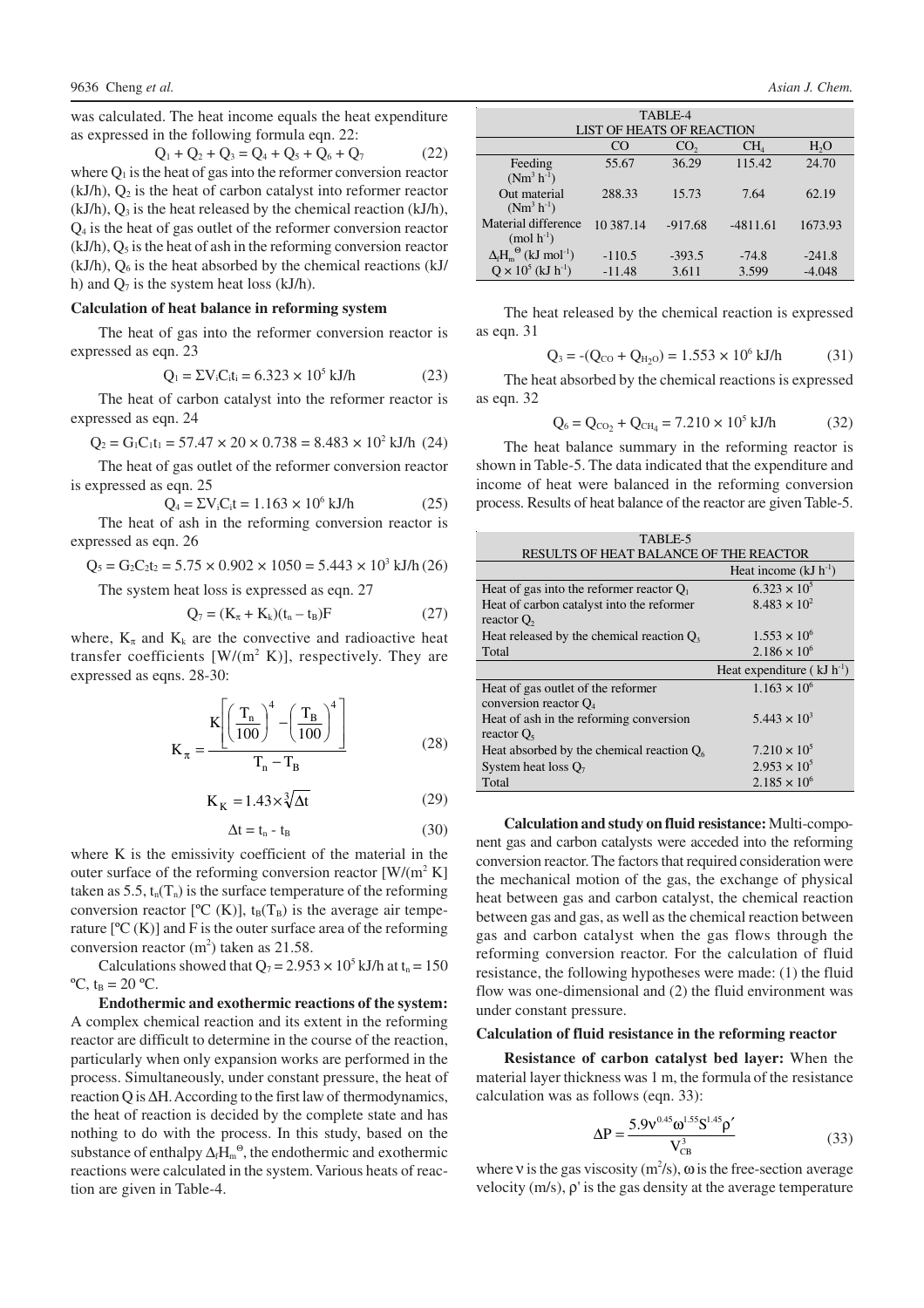$(kg/m<sup>3</sup>)$ , S is the free-section specific surface area  $(m<sup>2</sup>/m<sup>3</sup>)$  and  $V_{CB}$  is the free volume (m<sup>3</sup>/m<sup>3</sup>).

 $V_{CB}$ , S and  $\rho'$  are expressed as follows:

$$
V_{CB} = 0.0005(7.9a_1 + 6.6a_2 + 6.4a_3)
$$
 (34)

$$
S = 0.05(24.5a_1 + 38.5a_2 + 19a_3)
$$
 (35)

$$
\rho' = \sum \frac{y_i \rho_i 273}{T_{CP}} \tag{36}
$$

$$
\mu_{\rm m} = \frac{\Sigma y_{\rm i} \mu_{\rm i} M_{\rm i}^{1/2}}{\Sigma y_{\rm i} M_{\rm i}^{1/2}} \tag{37}
$$

$$
v = \frac{\mu_{\rm m}}{\rho'}\tag{38}
$$

$$
\omega \frac{V_r(t_{CP} + 273)}{273S \times 3600} \tag{39}
$$

In the formula,  $a_1-a_3$  are the sieve class compositions, respectively corresponding to 35-25, 25-15 and 15-5 mm. Their values were 25.70, 37.46 and 36.85, respectively.  $\rho_i$  is a gas component density in the standard condition (kg/m<sup>3</sup>),  $T_{CP}$  is the average gas temperature in the furnace  $(K)$ ,  $\mu_i$  is the viscosity of a component (Pa s),  $V<sub>r</sub>$  is the circulating gas volume  $(m<sup>3</sup>/h)$ . The total resistance of the carbon catalyst bed layer can be calculated using the following equation (eqn. 40:

$$
H = \Delta Ph \tag{40}
$$

in the formula, h is the carbon catalyst layer height (m).

**Resistance in front of gas into the carbon catalyst bed layer:** Frictional resistance of intake gas (eqn. 41)

$$
\Delta P_1 = \lambda \frac{L}{d} \frac{\rho_1 V_0^2}{2} \frac{T_1}{T_0}
$$
\n(41)

At Re > 2300, 
$$
\lambda = \frac{0.175}{Re^{0.12}}
$$
; at Re < 2300,  $\lambda = \frac{64}{Re}$ ; where

 $\frac{10}{\mu_1}$ .  $Re = \frac{\rho_1 V_0 d}{\rho_0}$  $=\frac{\rho_1 V_0}{\rho_0}$ 

1 The local resistance of 90º turns and expands in the intake gas (eqn. 42)

$$
\Delta P_2 = k \frac{\rho_1 V_0^2}{2} \frac{T_1}{273}
$$
 (42)

where k is the drag coefficient taken as 1.5.

**Resistance of gas in the outlet of carbon catalyst bed layer:** Local resistance of outlet gas in 90º turns and reduced (eqn. 43):

$$
\Delta P_1 = k \frac{\rho_2 V_2^2}{2} \frac{T_2}{T_1}
$$
 (43)

Frictional resistance of outlet gas (eqn. 44):

$$
\Delta P_2 = \lambda \frac{L'}{d} \frac{\rho_2 V_2^2}{2} \frac{T_2}{T_1}
$$
 (44)

Calculated data of fluid resistance in the reactor (Table-6).

**Study of fluid resistance within the reforming conversion reactor:** The calculation results above indicated that the resistance of the carbon catalyst bed layer was a main component of the fluid flow resistance in the reforming conversion reactor, comprising 90.6 % of the total resistance. The factor mainly affecting the carbon catalyst bed layer resistance was the sieve class composition. The most effective way to reduce the fluid resistance was to change the added carbon catalyst particle size distribution. Thus, the effects of different sieve class compositions on the carbon catalyst bed layer resistance at unit thickness were next examined.

**Effects of sieve class composition on carbon catalyst bed layer resistance:**  $a_1$ ,  $a_2$  and  $a_3$  correspond to 35-25, 25-15 and 15-5 mm sieve class compositions and  $a_1 + a_2 + a_3 = 100$ based on the  $a_1$  and  $a_2 - \Delta P$  relationship shown in Fig. 7.

Fig. 7 shows that when the added carbon catalyst particle sizes were 25-35 and 15-25 mm, the resistance in unit thickness of the carbon catalyst layer was smaller. On the other hand, when the carbon catalyst particle size was 25-35 mm, the degree of influence was the largest. Thus, the carbon catalyst bed layer resistance was most effectively reduced at 15-35 mm (sieve class composition).

Thus, the most appropriate sieve class composition of the carbon catalyst bed layer was  $a_1 = 80\%$ ,  $a_2 = 15\%$  and  $a_3 =$ 5 %. Consequently,  $\Delta P = 313.5$  Pa/m.

**Fluid flow resistance of the different locations within reforming conversion reactor:** To study the flow resistance at different positions, six points representing specific locations were selected, as shown in Fig. 8. The fluid flow resistance is shown in Fig. 9.

| TABLE-6                                                                 |       |                                                                            |                     |  |  |
|-------------------------------------------------------------------------|-------|----------------------------------------------------------------------------|---------------------|--|--|
| CALCULATED DATA OF FLUID RESISTANCE IN THE REACTOR                      |       |                                                                            |                     |  |  |
| Parameter                                                               | Value | Parameter                                                                  | Value               |  |  |
| Gas density at the average temperature $\rho'$ (kg m <sup>-3</sup> )    | 0.153 | Gas average temperature in furnace $t_{CP}$ (°C)                           | 750                 |  |  |
| Amount of recycled gas $V_r$ (m <sup>3</sup> h <sup>-1</sup> )          | 800   | Kinematic viscosity v $(m^2 s^{-1})$                                       | $1.81\times10^{-4}$ |  |  |
| Free cross section average velocity $\omega$ (m s <sup>-1</sup> )       | 1.06  | Free volume $V_{CB}$ (m <sup>3</sup> m <sup>-3</sup> )                     | 0.343               |  |  |
| Specific surface area of the free cross-section S $(m2 m-3)$            | 138.6 | Pipe length of intake gas $(L/m)$                                          | 1.2                 |  |  |
| Density of intake gas under standard conditions ( $kg \text{ m}^{-3}$ ) | 0.632 | Tube diameter of intake gas d (m)                                          | 0.2                 |  |  |
| Flow velocity of intake gas under standard conditions $V_0(m s^{-1})$   | 6.28  | Friction coefficient $\lambda$                                             | 0.0512              |  |  |
| Tube diameter in the outlet gas d' (m)                                  | 0.273 | Tube length in outlet gas $L'(m)$                                          | 1.49                |  |  |
| Density of outlet gas under standard conditions (kg $m3$ )              | 0.518 | Flow velocity of outlet gas under standard conditions $V_2$ .<br>$(m s-1)$ | 5.08                |  |  |
| Carbon catalyst bed layer resistance of the unit thickness (Pa)         | 647.5 | Friction coefficient $\lambda$                                             | 0.0502              |  |  |
| Total resistance H (Pa)                                                 | 971.3 | $\Delta P_1$ (Pa)                                                          | 12.24               |  |  |
| $\Delta P$ <sub>2</sub> (Pa)                                            | 59.82 | $\Delta P_2$ ' (Pa)                                                        | 7.56                |  |  |
| $\Delta P_1$ ' (Pa)                                                     | 41.28 |                                                                            |                     |  |  |